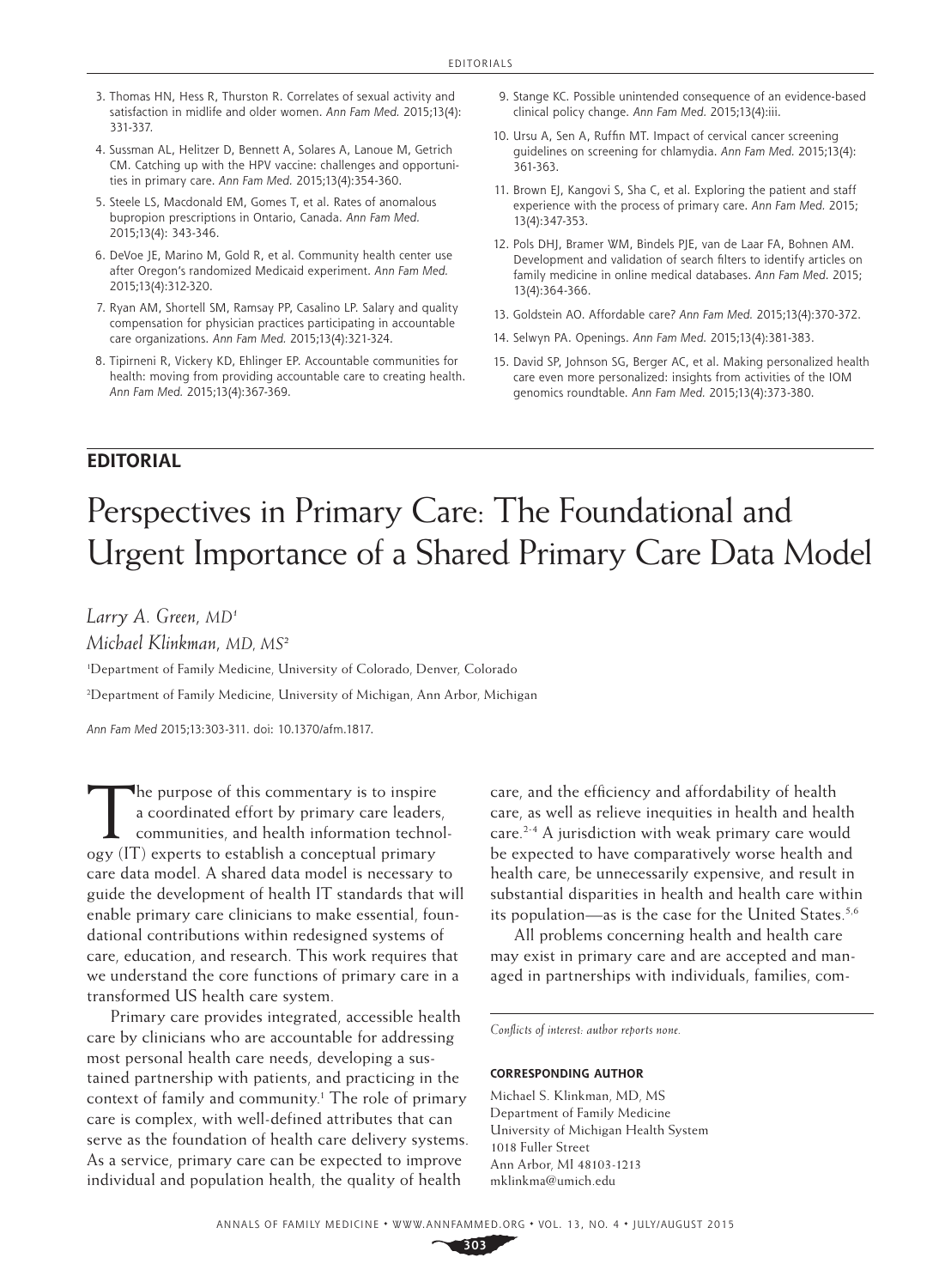munities, and other health and health care enterprises. Thus, primary care probably represents health care's most complex information challenge. There is not yet a shared understanding of what particular data, from which diverse sources, should be collected, organized, linked, and used to enable excellent primary care.

Developing a data model for primary care requires examining both its historical and contemporary contexts. Throughout the 20th century, the elaboration of disciplines, specialties, and sectors concerned with health and health care7 has yielded well-intentioned efforts to advance health care and improve health that are important but fragmented and not well-integrated, characterized as "silos of understanding that misrepresent the world in ways that block advancement."8 Yet, even as dramatic changes in the science base, organization, delivery, and financing of health care occurred during the last century, frontline primary care practices have persisted and remained stable as the largest platform of formal health care delivery in the United States.<sup>9,10</sup> Much that is known about what is necessary to achieve high-performing primary care<sup>1,8,11</sup> has exposed the need for modernized robust care capable of providing safe, comprehensive, prioritized, and personalized care to resolve most of the health concerns most people have most of the time.

Primary care clinicians—filled at once with high hopes and considerable fear and frustration—continue to struggle to establish their place, integrative role, knowledge base, and ways of working with patients, families, and communities<sup>12</sup> in an environment shaking with concern, complexity, and change. The financial unsustainability<sup>13</sup> and persistent quality and performance gaps of the US health care enterprise<sup>5,6</sup> have inspired recent efforts to reimagine and reconstruct our approach to health and health care delivery. Nations have rediscovered that health is a community affair,<sup>14,15</sup> that physical and mental health are inseparable, and that prevention of mental, emotional, and behavioral problems has been neglected.16,17 There are renewed calls for exploring how to integrate primary care and public health.<sup>18</sup> The idea of a learning health care system, capable of closing the research-practice gap by deriving and applying evidence from everyday clinical practice, has matured.19 The importance and methods of community engagement in the discovery and application of knowledge for health and health care improvement has been established.<sup>20</sup> The information revolution's transformative power has penetrated health care, $2^{1,22}$  and there is progress toward counting what counts, measuring what matters, and generating a parsimonious set of core measures to guide improvements in care and relieve the processes that burden health care without sufficient return on investment.<sup>23</sup>

These developments provide a tremendous opportunity to re-engineer primary care.

There are good reasons to think that establishing a conceptual data model for primary care is important and achievable now. In 2002 the United States National Committee on Vital and Health Statistics (NCVHS) published a vision for population health statistics in the 21st century.<sup>24</sup> Figure 1 displays its proposed reference set of community attributes and contextual cultural, political, and natural environmental factors that influence population health.

Communities across the country want data about health and health care that is actionable at local levels, but they lack the needed infrastructure to enable stewardship of relevant, personalized, and protected data for health and health care improvement. Authoritative recommendations for moving forward using data for continuous learning in health and health care have been formulated regarding data sources and mapping, public and patient engagement, building a clinical data learning utility, and governance.<sup>25</sup> The hopes, fears, enablers, and impediments that accompany transforming communities to learning systems for health in the information age are being exposed.<sup>25,26</sup> The Office of the National Coordinator for Health Information Technology (ONC), at the forefront of federal health IT efforts, is promoting nationwide health information and exchange to improve health and care. Its 10-year vision $^{27}$  identifies 5 essential building blocks, including core technical standards and functions, and envisions:

By 2024, individuals, care providers, communities, and researchers should have an array of interoperable health IT products and services that allow the health care system to continuously learn and advance the goal of improved health care. This "learning health system" should also enable lower health care costs, improved population health, truly empower consumers, and drive innovation.

Circle Square, Inc, closely observing trends in health IT, reported in June of 2014 that "40% of health systems are indifferent or dissatisfied with their electronic health records (EHRs) with health IT being a top driver of costs in health systems…. Patientcentered medical home model gets results …EHRs are not enough." Health IT is attracting billions of dollars of venture capital.<sup>28</sup> The member boards of the American Board of Medical Specialties have adopted standards for physician certification that move beyond taking tests to using data to improve practice.<sup>29</sup> Yet there is great frustration with health IT at the clinical practice level. Major investment in adopting EHR systems has not led to gains in clinical productivity or personal or community health benefits.30

Clearly, a journey is underway toward health IT and

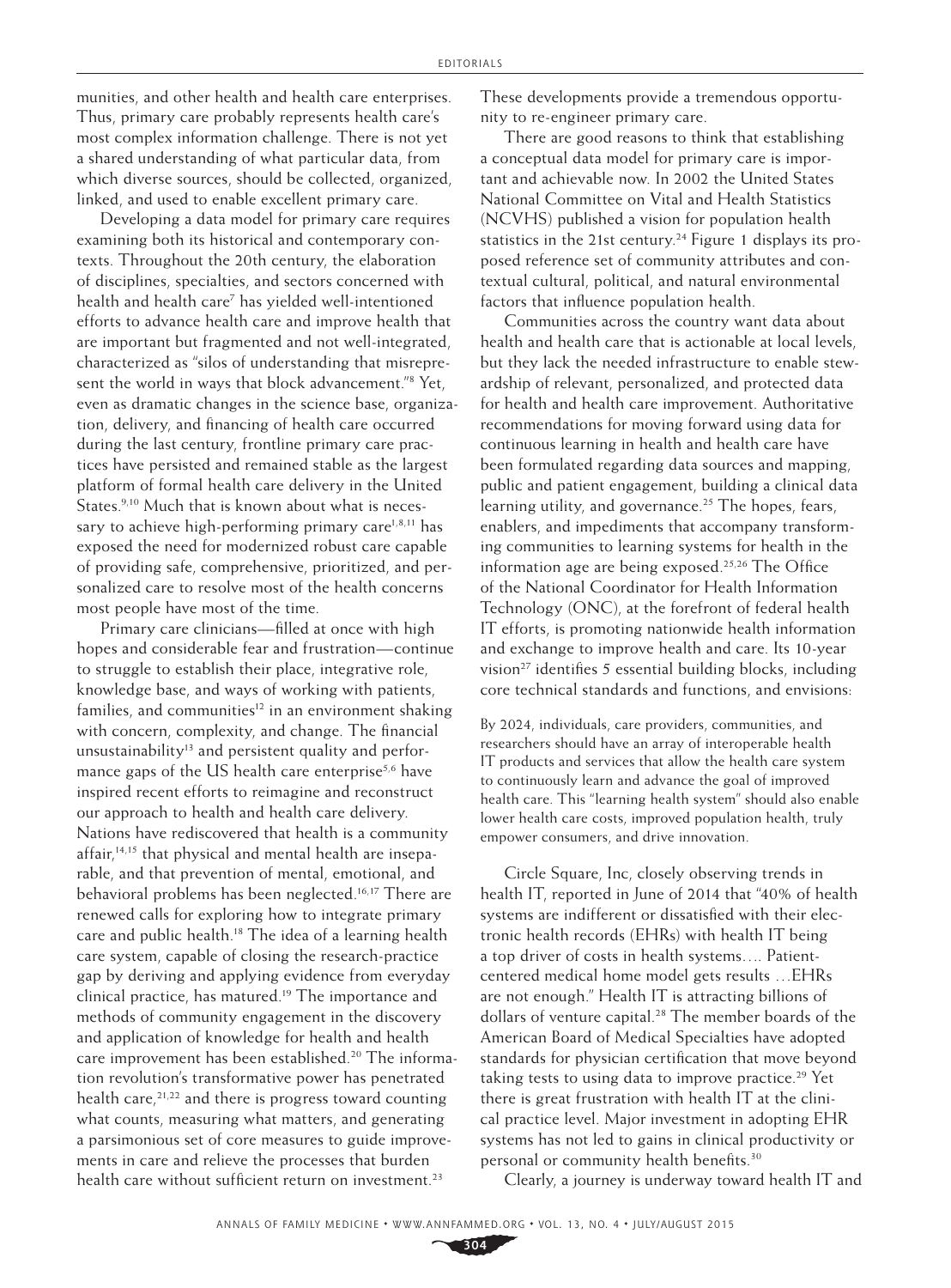

use that catapults clinicians, scientists, people, health care systems, and communities into fruitful partnerships to discover the origins of disease and illness, promote well-being, and relieve suffering. It is difficult to imagine a sufficient data infrastructure that does not enable primary care, and it seems sensible that leaders in family medicine and primary care should provide guidance about the data requirements of modernized primary care. The first critical step in this process would be to develop, sanction, and share with health IT developers and other decision makers a proper data model to support robust primary care. Fortunately, there are reasons to think that new technologies may be able to overcome the massive primary care data challenges, and there is prior work from which to build.<sup>31</sup>

## **A CONCEPTUAL DATA MODEL FOR PRIMARY CARE**

## **What is a Data Model?**

A data model is a set of objects, relationships, and rules that describes essential data elements and standardizes how they relate to each other in ways that foster understanding and enable helpful action.32,33 A relevant data model can provide a concise representation of reality in a way that ensures communication between people or actors in a system.

## **Why Do We Need a Primary Care Data Model?**

• To guide the parsimonious collection of data that can accurately describe the essential core content of the primary care domain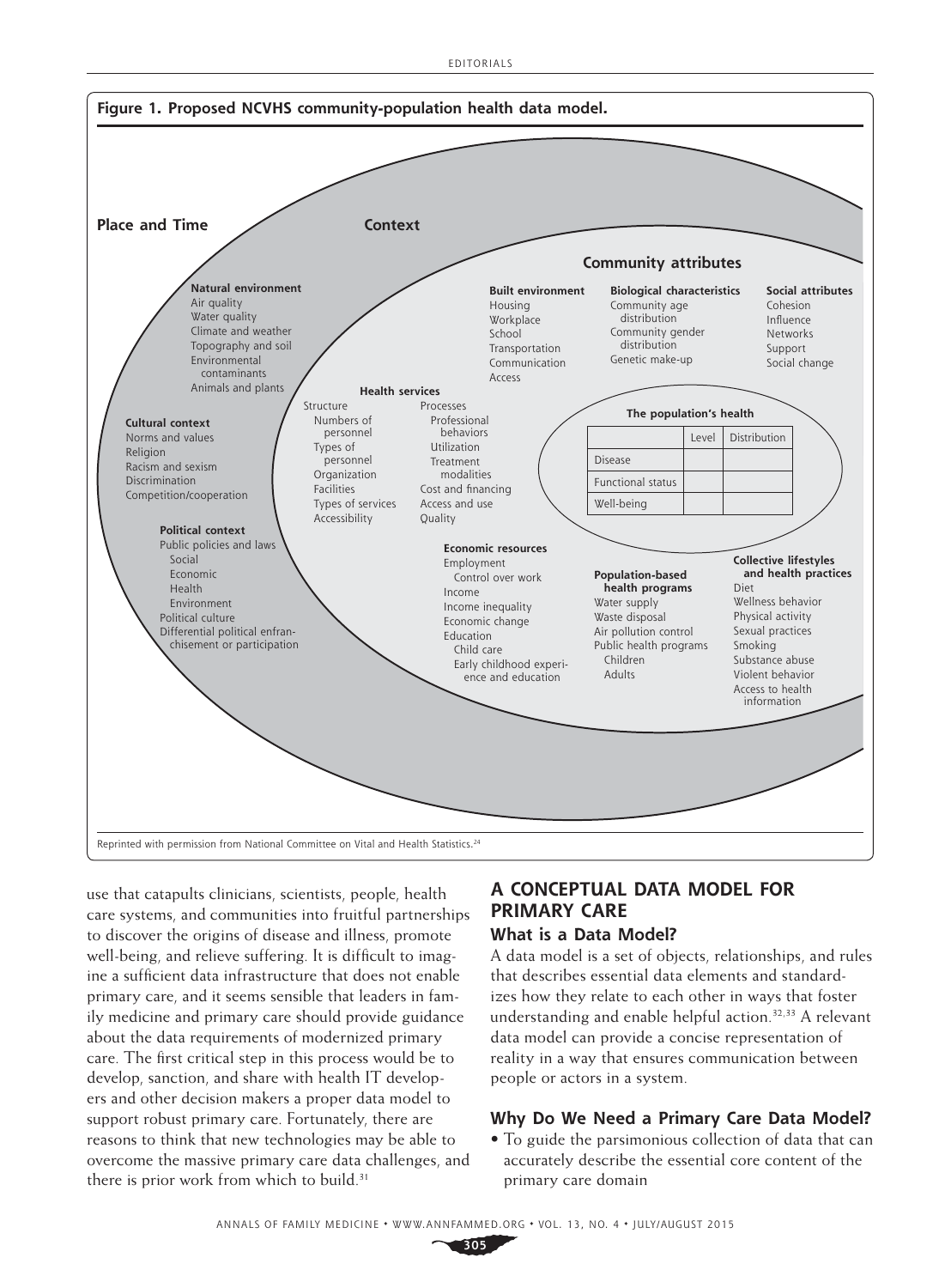- To specify the data relationships necessary to capture the clinical processes of primary care
- To improve the design of clinical information systems that support the everyday clinical practice of person-centered primary care
- To enable and accurately assess primary care for individuals, families, and communities within the larger health care enterprise

Our current health IT infrastructure best serves the few individuals who receive care for known diseases in hospitals within integrated health systems. EHR systems are primarily designed to provide standardized clinical documentation to support disease-based care and meet complex billing requirements. Many systems can now provide embedded clinical decision support and standardized clinical pathways for chronic diseases.

But for most individuals in our communities who experience symptoms and decide to seek care, there is no common machine language to describe those symptoms, their impact, the reasons for seeking care, or the personal and social context in which care is provided. There is no common machine language to describe and capture individuals' goals or their priorities for health or healing. And there is no common machine language to capture the larger community context envisioned by the NCVHS. It is not surprising that health IT systems are poorly designed to support primary care $34,35$ ; developers have been given very little to work with.

We need to provide health IT developers with a sufficient primary care data model—linked to the NCVHS community model—that describes, structures, and standardizes this content to support the higherorder primary care functions of integrating, personalizing, and prioritizing care to foster healing and health.<sup>35</sup>

#### **What Has Been Done?**

Much work has been done recently to revise existing classification and terminology tools to support primary care. The World Health Organization (WHO) is nearing completion of the *International Classification of Diseases, Eleventh Revision* (*ICD-11*). The International Health Terminology Standards Development Organization (IHTSDO) is preparing to release the Systematized Nomenclature of Medicine-Clinical Terms (SNOMED CT) Primary Care Reference Set. The World Family Medicine Organization (Wonca) International Classification Committee has revised the *International Classification of Primary Care-2* (*ICPC-2*), mapped it to *ICD* and SNOMED-CT, and is beginning work on *ICPC-3*. These efforts have all been limited by the absence of a guiding data model. The Comité Européen de Normalisation Technical Committee 251 published a detailed primary care information model,<sup>36</sup>

and an expert group chartered by the Robert Graham Center in the United States developed a draft data model in 2007,<sup>37</sup> but neither model gained wide acceptance, likely lost in the wake of the large-scale events described above.

#### **A New Starting Point?**

Figure 2 displays an updated version of the 2007 Robert Graham Center's primary care data model, along with its key operational components (inputs and outputs).

This high-level model is built around 5 core objects: Persons, Problems, Goals, Clinical Modifiers, and Actions. Each object is composed of several data elements.

Persons includes essential demographic and biopsychosocial data elements related to the person experiencing care, capturing trait data expected to be stable with time. Biologic data could include a genetic profile identifying disease risks in addition to current data, such as medication allergies; psychological data could identify internal emotional structures related to selfconcept, identity, and autonomy that shape a person's response to illness; and social and demographic data would identify and capture important social determinants of health.

Problems includes the health and social problems currently known to and addressed by the clinical team providing care, linked where possible to the actions taken over time to address the problem. This concept is similar to the problem list in current practice, with 2 important distinctions: it includes active social problems, and it does not include previously experienced but now inactive clinical events or problems (included in this model as Clinical Modifiers) or risk factors (captured in this model in a genetic profile or as Clinical Modifiers).

Goals includes reason(s) for seeking care (reasons for encounter), expressed goals, priorities and preferences for care, illness burden, and functional status, representing the point of view of the person experiencing care. These elements capture a person's state data that can and will change with time and that should guide clinicians in providing person-centered care.

Clinical Modifiers includes previous clinical, behavioral, or social events that are no longer active problems but that could or should affect care for current or new problems. Examples might include major medical events (hysterectomy, myocardial infarction, history of cerebrovascular accident); emotional trauma, such as an assault; and secondary or tertiary prevention issues, such as local environmental problems. Clinical Modifiers enables the systematic capture of unstructured but important clinical information clinicians sometimes enter in sticky note fields in current EHRs.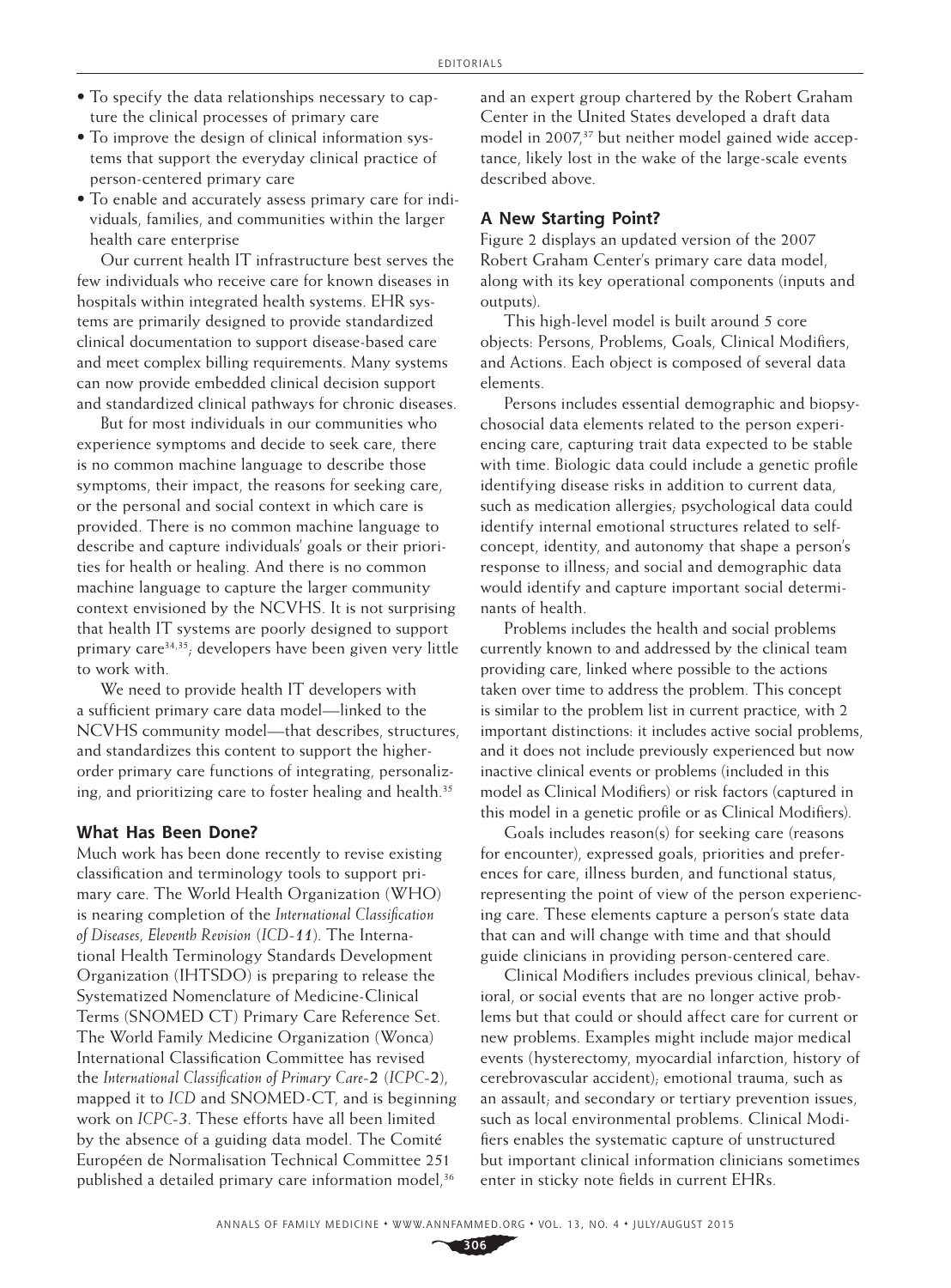Actions includes the range of actions taken or decisions made during the course of care: engagement of family members in care, engaged health care team members, linkages or referrals to community resources, laboratory or ancillary service use, referral decisions, procedures performed, pharmacy orders, exception or error reporting, and disposition (follow-up plans). The Actions object captures the process of care for problems over time.

The model contains 2 core structural components. An episode structure addresses the linkage of actions to problems, enabling clinical data to be placed in the context of time and earlier actions. In a model that adheres to the episode structure, each problem has a history



that traces encounters and actions taken to address the problem. Without this structure, clinical data lose much of their meaning and its validity. One important advantage of this feature is that it enables the calculation of specific disease probabilities for presenting symptoms, as well as the proportion of symptoms that resolve without diagnosis. Data exchange protocols are necessary to standardize inputs and outputs of interoperable clinical data by patients, clinicians, and automated data feeds. The clinical, social, family, and community data required to provide high-quality patient-centered care will increasingly come from patients and their personal devices, from community sources, and from automated data feeds from multiple sources. Examples

> include direct patient entry of requests for services, import of data obtained outside the practice (ranging from cardiac catheterization results to glucosemonitoring data posted by mobile devices, to automated posts of data from sensors embedded in smartphones, to soil contaminant levels in a census tract), and structured export of data to support clinical care transitions.

> This model includes all data elements from the Common Clinical Data Set described by the  $\text{ONC}$ ,<sup>38</sup> and it complements the NCVHS communitypopulation health data model shown in Figure 1. The 5 core objects were conceived to capture and codify key social determinants of health (in Persons and Clinical Modifiers) and the family and community context in which personal doctoring occurs (in Persons, Goals, and Clinical Modifiers). Several of these data elements are already specified in the NCVHS model, most clearly seen under the category headings of social attributes, economic resources, collective lifestyles, and cultural context.

> Linked together, the 2 models can provide a comprehensive, community-oriented, primary care data model that integrates social, environmental, and clinical information at the personal, community, and population level:

**307**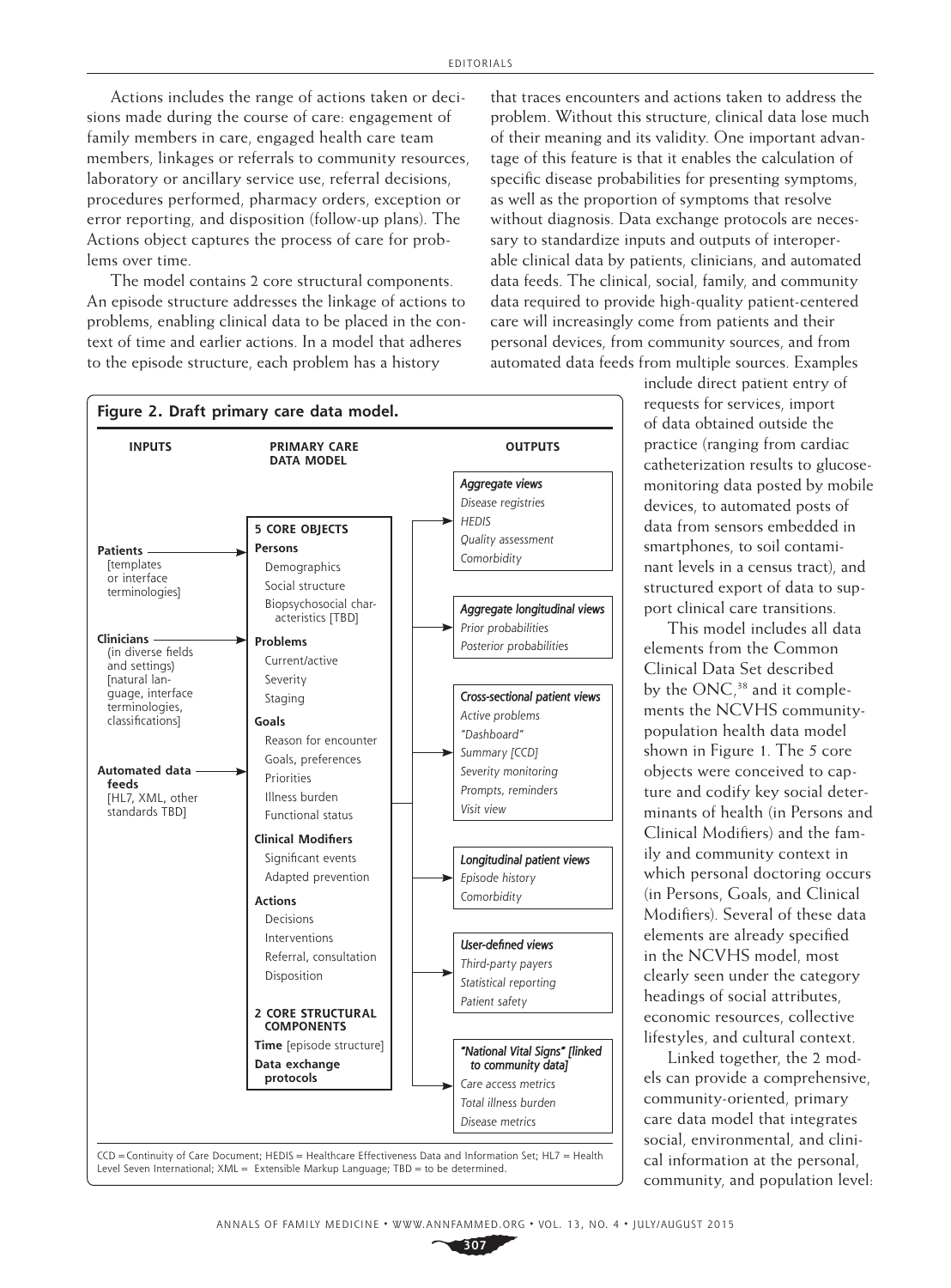Figure 3 illustrates its potential utility in everyday clinical practice. This linkage can provide a roadmap to guide the integration of population health and primary care data necessary to assess the value of primary care to the overall health care enterprise.

## **Some Distinguishing Primary Care Model Features That Need Immediate Attention**

Much work remains to be done to identify the standard content that can bring this model to life; some content

of Clinical Modifiers as structured and codified sticky notes is appealing, work to determine what events to include and where to fit in primary prevention and preventive actions remains to be done. The Wonca International Classification Committee is active in this area of work,<sup>40</sup> but no consensus has yet emerged.

The second challenge is to optimize the data model content found in the current generation of EHRs. EHR problem lists are generally unstructured and uncontrolled; they include acute and chronic

is already available but deeply buried in enterprise EHR software. Work is also needed to reduce and realign the technology overhead; current EHR platforms require clinicians to expend considerable effort to collect and enter highly granular clinical and billing data that are minimally useful in supporting patientcentered primary care.36,39 It seems clear that disruptive innovation will be required to re-engineer the primary care health IT infrastructure.

The first challenge is developing the new core content specified in the data model. Prior work to apply the biopsychosocial model in clinical care, current applied theories of heath behavior, and advances in genomics research can collectively guide efforts to identify the core data elements to include in Persons. Further research is needed to identify and operationalize core social determinant standards from the NCVHS model, then partner with patients and community stakeholders to find acceptable ways to collect and integrate these data. The core content for Goals can build upon current efforts to collect and codify patient goals and preferences and reasons for encounter, using existing instruments to measure functional status and illness burden. Although the concept

### **Figure 3. Example of potential utility of primary care data model in clinical care coordination.**

#### **Clinical Situation:**

Jane Smith is 17 years old, has asthma, is a single mother of a 4 month-old baby, and is living with her single mother while she finishes high school. This family lives in an old house in a wet climate. Jane has nightly asthma symptoms that disrupt sleep, with sleep further disrupted by her baby's sleeping problems and feeding schedule. Jane is not using prescribed corticosteroids because she is afraid they will appear in her breast milk and harm her baby. She is using a rescue inhaler at times during night, making sleep still more difficult. School performance is declining, and she is considering dropping out. She has not visited her school-based clinic. She was seen at her PCMH practice for her prenatal and postpartum visits but not for asthma, as well-child visits are a higher priority for her limited time.

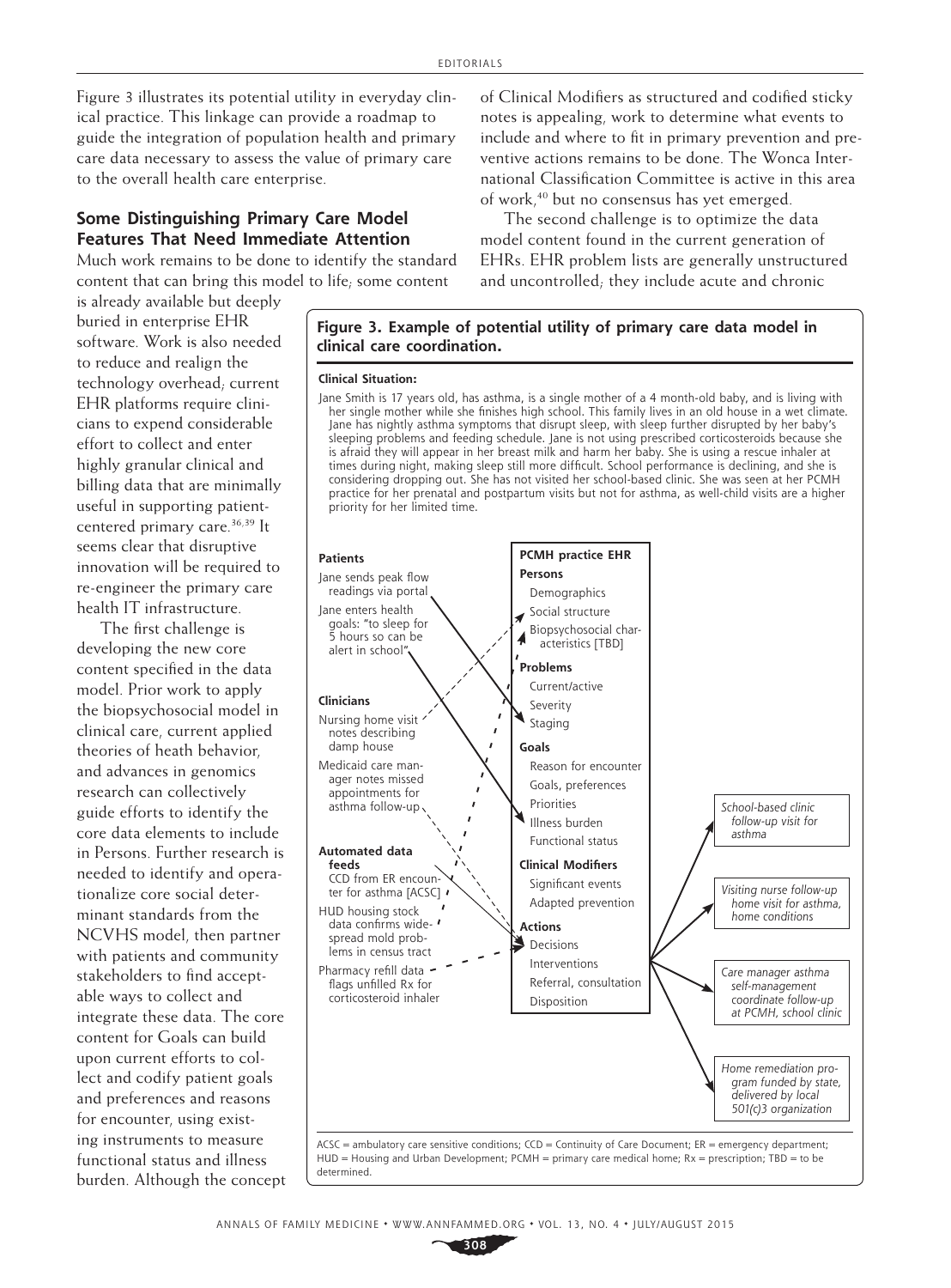symptoms and diagnoses, duplicated or overlapping problem and disease labels, risk factors, and some clinical modifiers. Most problem list entries are not referenced to a structured terminology or classification that can facilitate data extraction, display, and analysis at the point of care. Active social, family, or community problems that affect care are rarely recorded. Actions are recorded in detail—particularly immunizations, procedures, prescriptions, laboratory tests, and other items (supplies) that can be billed for—but are not uniformly linked to problems or to standard terminologies. Restructuring this content and structure will require considerable effort.

The third and most difficult challenge will come with re-engineering health IT infrastructure to enable routine collection of core content that aligns with the thought-flow and workflow of primary care while at the same time reducing the technology overhead of the primary care practice. This can be achieved through an interactive record that accepts input directly from persons (patients), clinicians, and automated data exchange (Figure 2). It will require a major human-factors engineering effort to learn how to assemble data from direct person entry, ubiquitous personal devices and sensors, and automated feeds from medical databases, then to sort and filter those data in ways that support the patient-focused, family- and community-contextualized clinical work of primary care. Technical standards for coding and transmission of novel data elements must be created. Although decisions must be made about standards for episode-based data entry and retrieval to operationalize the element of time in the EHR data structure, several current examples of how this might be approached can be found from clinical information systems implemented in other countries.<sup>41-44</sup>

#### **A Way Forward**

The 2007 Harmonizing Primary Care Clinical Classification and Data Standards conference, convened by The Robert Graham Center and Agency for Healthcare Research and Quality, brought together multiple stakeholders to create a strategy map to support primary care health IT transformation.<sup>31</sup> The action items from that map provide a good starting point for a renewed effort, including the following steps. 1. Create a collaborative primary care data standards working group to complete development of the data model and coordinate its testing and dissemination. This expert group would be commissioned to review and revise the current draft data model while being attentive to new ways of collecting and novel ways of synthesizing data, and then work with content area experts to decide upon and/or develop core data elements and measurement options.

2. Vet the data model with stakeholders, including primary care organizations, federal agencies (eg, NCVHS and ONC), national organizations (eg, National Committee for Quality Assurance (NCQA), National Quality Forum (NQF), and Patient-Centered Primary Care Collaborative (PCPCC), as well as EHR vendors. 3. Create the business case for the data model across the full range of stakeholders, including primary care practices, vendors, health care systems, and a general public increasingly engaged in developing a high-value health care system and a healthier population. 4. Develop partnerships with one or a few health IT vendors willing to create and evaluate IT products that integrate the content and structural features of the data model.

5. Test the data model with demonstration projects in a variety of clinical settings, followed by broader community-based trials. Large-scale trials could occur through alliances with payers, purchasers, and other organizations to incorporate some or all data model components into clinical demonstrations or ongoing initiatives (eg, state innovation model demonstration projects). The model will need testing in several settings to see whether it supports multiple use cases. 6. Create tools that can enable users (patients, clinicians, practices, and communities) to work directly with their own data at the point of care and where they live. This could be accomplished through partnerships with existing database management vendors or professional organizations (eg, the American Board of Family Medicine's TRADEMaRQ [Trial of Aggregate Data Exchange for Maintenance of Certification and Raising Quality] and DAIQUERI [Data Abstraction and Intelligence Quality Engine for Research and Improvement] initiatives $45$ ), or through new data stewardship infrastructures as illuminated by NCVHS.<sup>24</sup>

## **CONCLUSION**

It is a propitious moment to act in behalf of a proper data model for primary care. It is an ambitious, intimidating undertaking that is relevant, targeted, and timely. The Proceedings of the 2007 Harmonizing Primary Care Data Standards conference highlight the continued importance of this issue to primary care:

The key decision made by attendees was that it was very important to act now to develop and promote the data model for personal doctoring in the medical home to support the transformations of health IT and personalized health care that are already underway.<sup>31</sup>

In the recently released Nationwide Interoperability Roadmap report, ONC calls for a set of standards that allow sharing of health information for small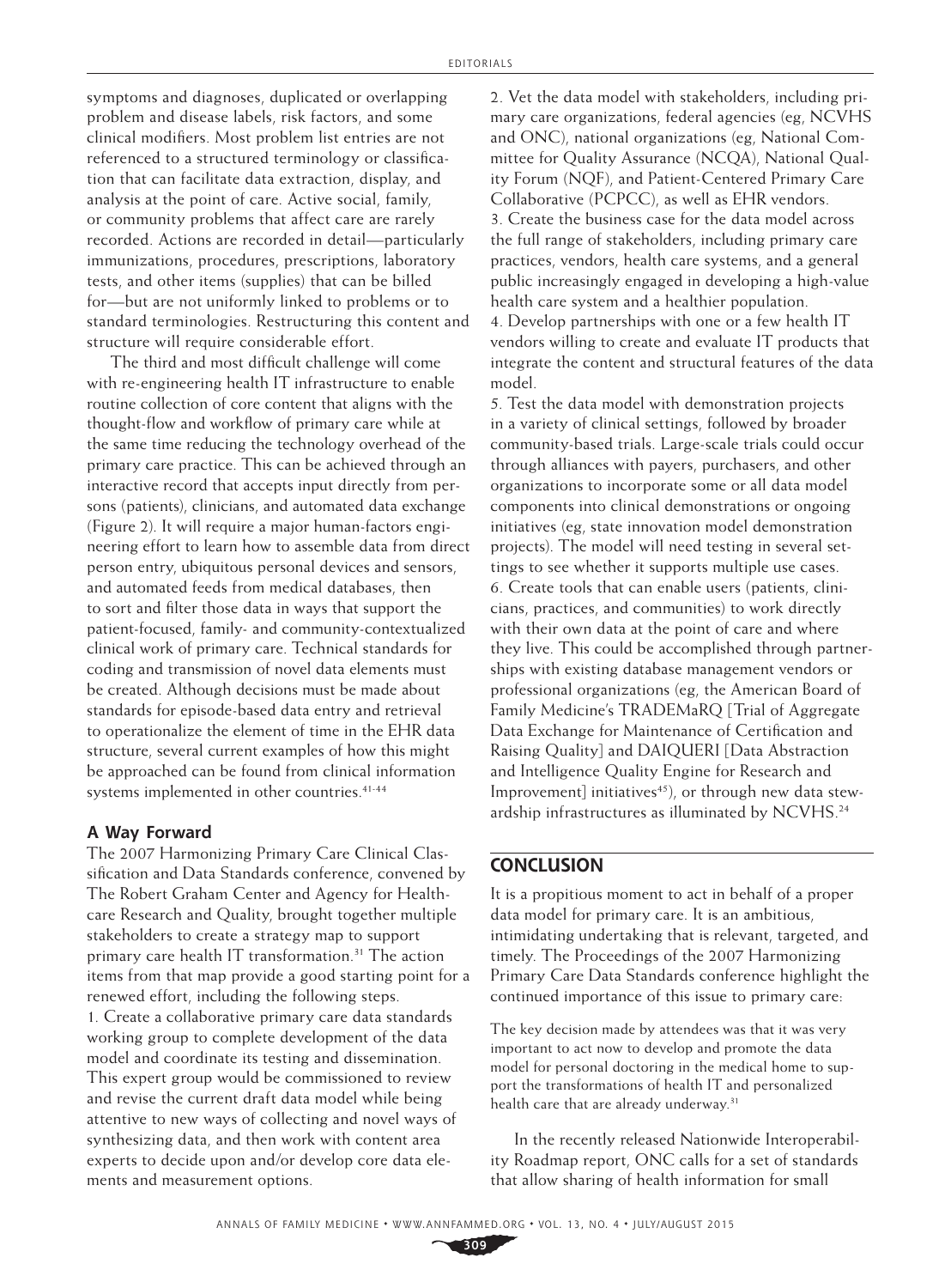(individual patient), big (population-level), and long data (wrapping around the individual and telling their health story over time).<sup>38</sup> A primary care data model is an essential step in building national capacity to collect small data, to make it long, and to link it to big data. This will greatly enhance our efforts to improve the health of individuals and communities.

**Key words:** primary health care; community health services; health information technology; outcome and process assessment (health care); electronic health records; medical informatics; classification; population health; health data standards

#### **To read or post commentaries in response to this article, see it online at <http://www.annfammed.org/content/13/4/303>.**

Submitted May 26, 2015; submitted, revised, May 26, 2015; accepted May 27, 2015.

#### **References**

- 1. Donaldson MS, Yordy KD, Lohr KW, Vanselow NA, eds. Institute of Medicine. *Primary Care: America's Health in a New Era.* Washington, DC: National Academy Press; 1996.
- 2. Starfield B, Shi L, Macinko J. Contribution of primary care to health systems and health. *Milbank Q*. 2005;83(3):457-502.
- 3. Phillips RL Jr, Bazemore AW. Primary care and why it matters for U.S. health system reform. *Health Aff (Millwood)*. 2010;29(5):806-810.
- 4. Shi L. The impact of primary care: a focused review. *Scientifica*. 2012;2012:1-22.
- 5. Committee of Quality of Health Care in America. Institute of Medicine. *Crossing the Quality Chasm: A New Health System for the 21st Century.* Washington, DC: National Academy Press; 2001.
- 6. Woolf SH, Aron L, eds. Institute of Medicine. *US Health in International Perspective: Shorter Lives, Poorer Health.* Washington, DC: The National Academies Press; 2015.
- 7. Stevens R. *American Medicine and the Public Interest: A History of Specialization.* Berkeley, California: University of California Press; 1998.
- 8. Stange KC. The *Annals of Family Medicine* editorial series on integrative approaches to promoting health and personalized, high-value health care. *Ann Fam Med.* 2009-2010;7:100-103,198-204,293- 299,387-395,484-487;8:4-10,100-107.
- 9. White KL, Williams TF, Greenberg BG. The ecology of medical care. *N Engl J Med*. 1961;265:885-892.
- 10. Green LA, Fryer GE Jr, Yawn BP, Lanier D, Dovey SM. The ecology of medical care revisited. *N Engl J Med*. 2001;344(26):2021-2025.
- 11. Bodenheimer T, Ghorob A, Willard-Grace R, Grumbach K. The 10 building blocks of high-performing primary care. *Ann Fam Med*. 2014;12(2):166-171.
- 12. Phillips RL Jr, Pugno PA, Saultz JW, et al. Health is primary: family medicine for America's health. *Ann Fam Med*. 2014;12(12)(Suppl 1): S1-S12.
- 13. Young RA, DeVoe JE. Who will have health insurance in the future? An updated projection. *Ann Fam Med*. 2012;10(2):156-162.
- 14. National Commission on Community Health Services. *Health is a Community Affair.* Cambridge, Massachusetts: Harvard University Press; 1966.
- 15. Folsom Group. Communities of solution: the Folsom Report revisited. *Ann Fam Med*. 2012;10(3):250-260.
- 16. Committee on crossing the quality chasm. Institute of Medicine. *Adaptation to Mental Health and Addictive Disorders.* Washington, DC: The National Academies Press; 2005.
- 17. O'Connell ME, Boat T, Warner KE, eds. Institute of Medicine. *Preventing Mental, Emotional, and Behavioral Disorders Among Young People: Progress and Possibilities*. Washington, DC: The National Academies Press; 2009.
- 18. Committee on integrating primary care and public health. Institute of Medicine. *Primary Care and Public Health: Exploring Integration to Improve Population Health.* Washington, DC: The National Academies Press; 2012.
- 19. Olsen L, Aisner D, McGinnis JM. Institute of Medicine. *The Learning Healthcare System: Workshop summary (IOM Roundtable on Evidence-Based Medicine).* Washington, DC: The National Academies Press; 2007.
- 20. Clinical and Translational Science Awards consortium. *CTSA Community Engagement Key Function Committee Task Force on the Principles of Community Engagement*. 2nd ed. Atlanta, GA: Agency for Toxic Substances and Disease Registry, 2011.
- 21. Grossman C, Powers B, Sanders J. Rapporteurs. Roundtable on value and science-driven health care - Digital Data Improvement Priorities for Continuous Learning in health and healthcare. Institute of Medicine. The National Academies Press. Washington, DC. 2012.
- 22. Alper J, Sanders J, Sunders R. Rapporteurs. Roundtable on Value and Science-Driven health Care -Core Measurement Needs for Better Care, Better health, and Lower Costs. Counting What Counts. Institute of Medicine. The National Academies Press. Washington, DC. 2013.
- 23. Committee on Core Metrics for Better Health at Lower Cost. Institute of Medicine. *Vital Signs: Core Metrics for Health and Health Care Progress*. Washington, DC: The National Academies Press; 2015.
- 24. Friedman D. Massachusetts Department of Public Health, National Committee on Health and Vital Statistics. Shaping a Health Statistics Vision for the 21st Century. Presented at 2002 NCHS Data Users Conference; July 16, 2002. [http://www.ncvhs.hhs.gov/wp-content/](http://www.ncvhs.hhs.gov/wp-content/uploads/2014/05/111213chip.pdf) [uploads/2014/05/111213chip.pdf.](http://www.ncvhs.hhs.gov/wp-content/uploads/2014/05/111213chip.pdf) Accessed Apr 10, 2015.
- 25. Kanaan SB; National Committee on Vital and Health Statistics. The community as a learning system: using local data to improve local health. http:/[/www.ncvhs.hhs.gov/wp-content/](http://www.ncvhs.hhs.gov/wp-content/uploads/2014/05/111213chip.pdf) [uploads/2014/05/111213chip.pdf.](http://www.ncvhs.hhs.gov/wp-content/uploads/2014/05/111213chip.pdf) Published Dec 2011.
- 26. Data for health advisory committee. Data for health: learning what works. Princeton, NJ: Robert Wood Johnson Foundation; 2015. [http://www.rwjf.org/content/dam/farm/reports/reports/2015/](http://www.rwjf.org/content/dam/farm/reports/reports/2015/rwjf418628) [rwjf418628.](http://www.rwjf.org/content/dam/farm/reports/reports/2015/rwjf418628) Accessed April 10, 2015.
- 27. The Office of the National Coordinator for Health Information Technology. Connecting health and care for the nation: a 10-Year vision to achieve an interoperable health IT infrastructure. Health IT Web site. [http://healthit.gov/sites/default/files/ONC10yearInteroperability-](http://healthit.gov/sites/default/files/ONC10yearInteroperabilityConceptPaper.pdf)[ConceptPaper.pdf.](http://healthit.gov/sites/default/files/ONC10yearInteroperabilityConceptPaper.pdf) Published Jun 5, 2014. Accessed Apr 10, 2015.
- 28. Circle Square, Inc. HIT trends. Karmadata Web site. [https://www.](https://www.karmadata.com/Data/Pdf?file=HITTrendsJune2014.pdf) [karmadata.com/Data/Pdf?file=HITTrendsJune2014.pdf.](https://www.karmadata.com/Data/Pdf?file=HITTrendsJune2014.pdf) Published June 2014. Accessed Apr 10, 2015.
- 29. American Board of Medical Specialties. Better patient care is built on higher standards. [http://www.abms.org/about](http://www.abms.org/about-abms/)-abms/. Accessed Apr 10, 2015.
- 30. Wachter RM. Why health care tech is still so bad. *New York Times.* [http://www.nytimes.com/2015/03/22/opinion/sunday/why-health](http://www.nytimes.com/2015/03/22/opinion/sunday/why-health-care-tech-is-still-so-bad.html?_r=0)[care-tech-is-still-so-bad.html?\\_r=0](http://www.nytimes.com/2015/03/22/opinion/sunday/why-health-care-tech-is-still-so-bad.html?_r=0). Published Mar 21, 2015. Accessed Apr 10, 2015.
- 31. Phillips RL Jr, Klinkman M, Green LA. *Conference Report: Harmonizing Primary Care Clinical Classification and Data Standards.* [http://](http://www.graham-center.org/content/dam/rgc/documents/publications-reports/monographs-books/harmonizing-primary-care.pdf) [www.graham-center.org/content/dam/rgc/documents/publications](http://www.graham-center.org/content/dam/rgc/documents/publications-reports/monographs-books/harmonizing-primary-care.pdf)[reports/monographs-books/harmonizing-primary-care.pdf.](http://www.graham-center.org/content/dam/rgc/documents/publications-reports/monographs-books/harmonizing-primary-care.pdf) Published 2007. Accessed Apr 10, 2015.
- 32. Data model. Wikipedia Web site. [http://en.wikipedia.org/wiki/](http://en.wikipedia.org/wiki/Data_model) [Data\\_model](http://en.wikipedia.org/wiki/Data_model). Accessed Apr 17, 2015.
- 33. Haughey T. The conceptual data model. ERwin Web site. [http://](http://erwin.com/community/expert-blogs/the-conceptual-data-model) [erwin.com/community/expert-blogs/the-](http://erwin.com/community/expert-blogs/the-conceptual-data-model)conceptual-data-model. Published Mar 4, 2011. Accessed Apr 21, 2015.